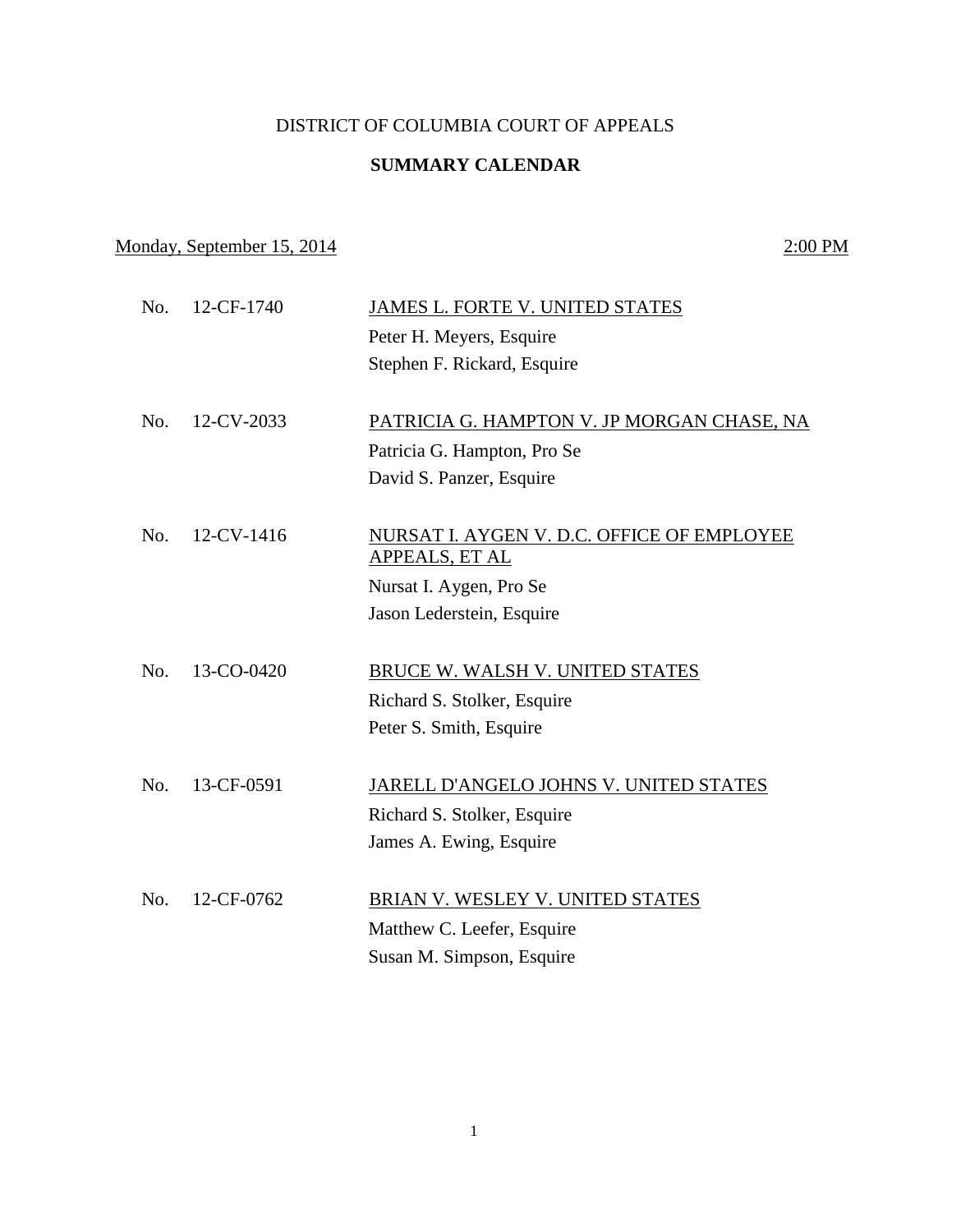| No. | 13-CV-0063                   | THOMAS C. BROWN V. D.C. PUBLIC EMPLOYEE<br><b>RELATIONS BOARD</b> |         |
|-----|------------------------------|-------------------------------------------------------------------|---------|
|     |                              | Thomas C. Brown, Pro Se                                           |         |
|     |                              | Geoffrey H. Simpson, Esquire                                      |         |
|     |                              |                                                                   |         |
| No. | 12-CF-0845                   | <b>GEORGE CARTER-EL V. UNITED STATES</b>                          |         |
|     |                              | Michael L. Spekter, Esquire                                       |         |
|     |                              | Sandra B. Talbott, Esquire                                        |         |
|     |                              |                                                                   |         |
| No. | 12-CF-0823                   | LAWRENCE E. WHITE V. UNITED STATES                                |         |
|     |                              | Thomas Paynter, Esquire                                           |         |
|     |                              | Nicholas P. Coleman, Esquire                                      |         |
|     |                              |                                                                   |         |
| No. | 13-CF-0271                   | ALFRED J. REEVES, JR. V. UNITED STATES                            |         |
|     |                              | Randy Evan McDonald, Esquire                                      |         |
|     |                              | Allen T. O'Rourke, Esquire                                        |         |
|     |                              |                                                                   |         |
| No. | 13-CF-0024                   | AUBREY A. DOCKERY V. UNITED STATES                                |         |
|     |                              | Todd S. Baldwin, Esquire                                          |         |
|     |                              | Jamila Z. Hodge, Esquire                                          |         |
|     |                              |                                                                   |         |
| No. | 13-CM-0472                   | LEON S WEBB V. UNITED STATES                                      |         |
|     |                              | Tonya L. Fleming, Esquire                                         |         |
|     |                              | Kristina L. Ament, Esquire                                        |         |
|     |                              |                                                                   |         |
|     | Thursday, September 18, 2014 |                                                                   | 2:00 PM |

| No. 13-CV-1334 | LUIS IVAN POBLETE V. U.S. BANK, N.A. |
|----------------|--------------------------------------|
|                | Luis Ivan Poblete, Pro Se            |
|                | Amy S. Owens, Esquire                |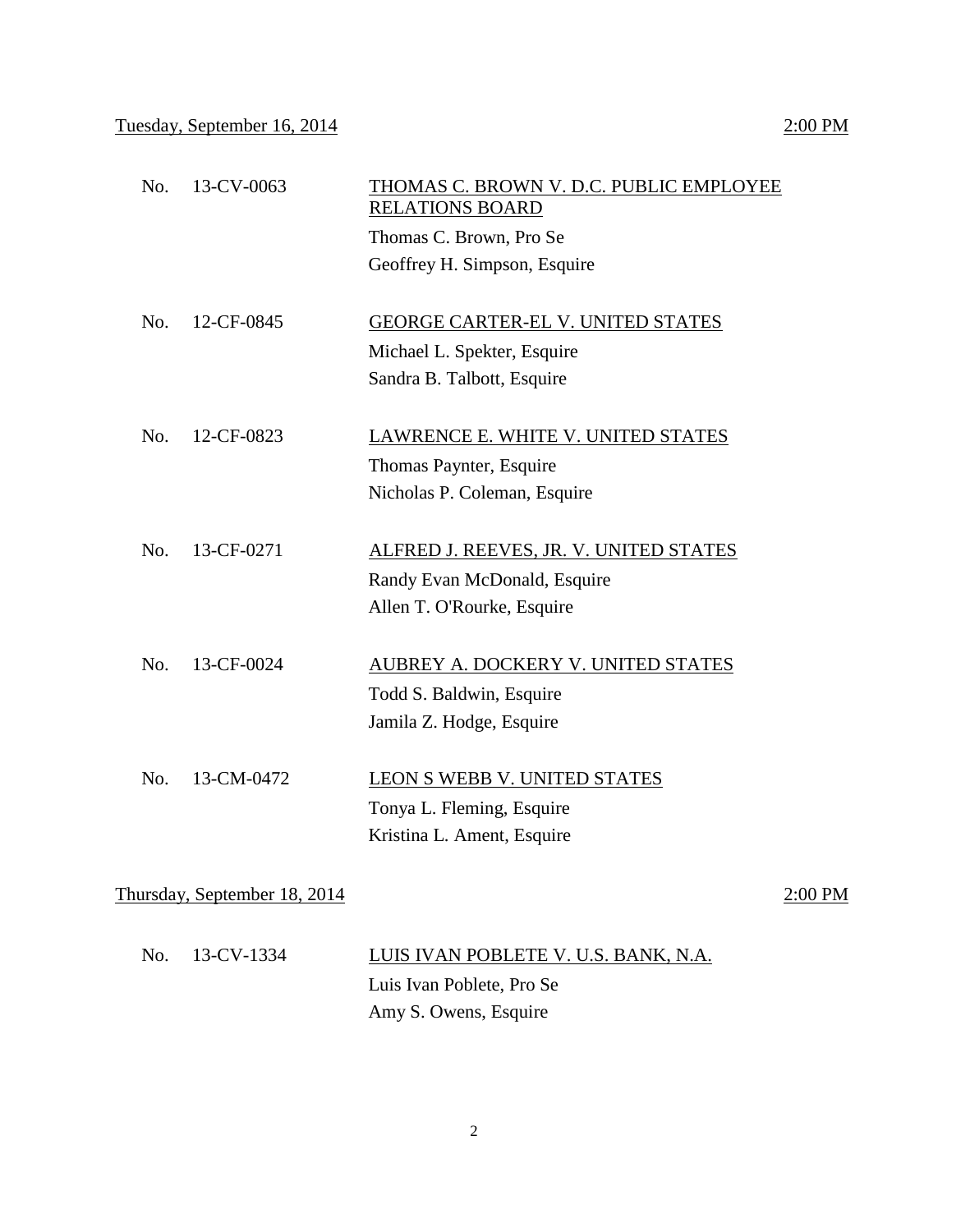| No. | 13-CF-0137                  | HAVEN R. PHILLIPS V. UNITED STATES<br>William T. Morrison, Esquire |           |
|-----|-----------------------------|--------------------------------------------------------------------|-----------|
|     |                             | Nicholas P. Coleman, Esquire                                       |           |
| No. | 12-CO-1866                  | CALVIN WRIGHT V. UNITED STATES                                     |           |
|     |                             | Matthew Kaplan, Esquire                                            |           |
|     |                             | Sharon A. Sprague, Esquire                                         |           |
| No. | 13-CF-0562                  | ANTHONY BUTLER V. UNITED STATES                                    |           |
|     |                             | Judith A. Lovelace, Esquire                                        |           |
|     |                             | John Cummings, Esquire                                             |           |
| No. | 12-CF-1497                  | OTIS R. OSBORNE V. UNITED STATES                                   |           |
|     |                             | Ralph D. Robinson, Esquire                                         |           |
|     |                             | Allen T. O'Rourke, Esquire                                         |           |
| No. | 13-CM-0991                  | BYRON DOMINIQUE HINES V. UNITED STATES                             |           |
|     |                             | Nigel Barrella, Esquire                                            |           |
|     |                             | Anne Y. Park, Esquire                                              |           |
|     | Tuesday, September 23, 2014 |                                                                    | $2:00$ PM |
| No. | 13-CV-0066                  | MICHAEL B. DORSEY V. DAVID BAILEY                                  |           |
| No. | 13-CV-0901                  | MICHAEL B. DORSEY V. DAVID BAILEY                                  |           |
|     |                             | Michael B. Dorsey, Pro Se                                          |           |
|     |                             | Dalton J. Howard, Esquire                                          |           |
| No. | 13-CF-0804                  | <b>THOMAS EMANUEL WILLIAMS V. UNITED STATES</b>                    |           |
|     |                             | Matthew Kaplan, Esquire                                            |           |
|     |                             | Susan M. Simpson, Esquire                                          |           |
| No. | 13-CM-1154                  | <b>TIMOTHY CONRAD V. UNITED STATES</b>                             |           |
|     |                             | T. Gail Maddox-Levine, Esquire                                     |           |
|     |                             | Susan M. Simpson, Esquire                                          |           |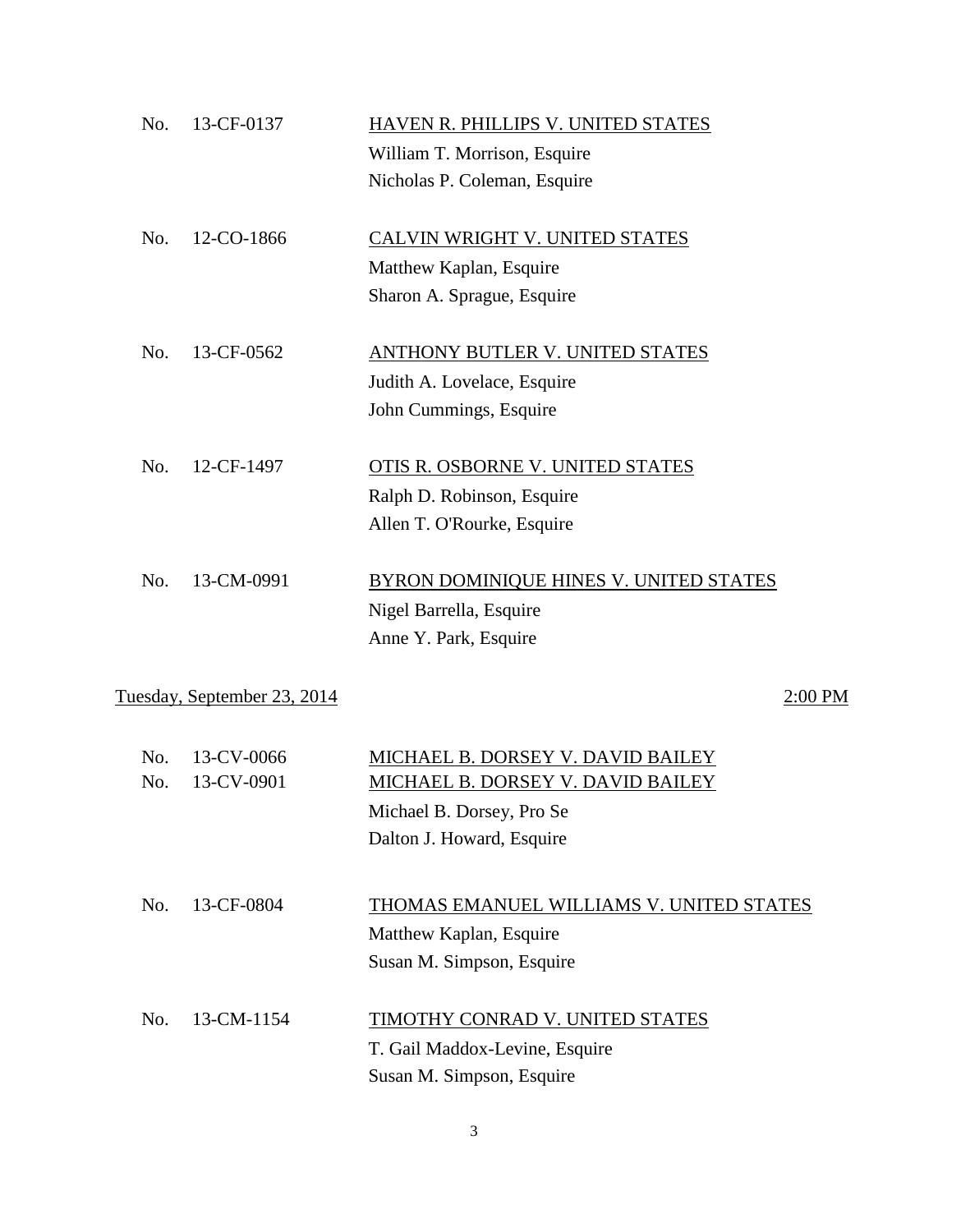| 13-CM-0935<br>No.            | BRENDA D. GRISSOM V. UNITED STATES                             |
|------------------------------|----------------------------------------------------------------|
|                              | Susan E. Borecki, Esquire                                      |
|                              | Stephen F. Rickard, Esquire                                    |
| 13-CM-0597<br>No.            | SENNAY TEKIE V. UNITED STATES                                  |
|                              | Geneva G. Vanderhorst, Esquire                                 |
|                              | L. Jackson Thomas, II, Esquire                                 |
| 13-CM-1093<br>No.            | KEONIA MICHELLE ANDERSON V. UNITED STATES                      |
|                              | Tonya L. Fleming, Esquire                                      |
|                              | Rockne Chickinell, Esquire                                     |
| Thursday, September 25, 2014 | 2:00 PM                                                        |
|                              | PHILLIP HARRIS, IV V. CITIMORTGAGE, INC.                       |
|                              | Phillip Harris, Pro Se                                         |
|                              | Patrick Jules, Esquire                                         |
| 13-FM-0886<br>No.            | SHARON S. WILLIAMS V. NATHANIEL H. WILLIAMS, III               |
|                              | Winfred R. Mundle, Esquire                                     |
|                              | Lauren J. Mullins, Esquire                                     |
| 13-CV-1012<br>No.            | RIDGEVIEW GLASS, INC. V. MILLER AND LONG<br>CORPORATION, INC., |
|                              | Thomas S. Schaufelberger, Esquire                              |
|                              | David H. Jacobs, Esquire                                       |
| No.<br>13-CM-0793            | SHAWN JERMAINE OAKCRUM V. UNITED STATES                        |
|                              | Barbara E. Kittay, Esquire                                     |
|                              |                                                                |
|                              | Stephen F. Rickard, Esquire                                    |
| No.<br>13-CM-0504            | DONNELL LEON THOMAS V. UNITED STATES                           |
|                              | Chantal Jean-Baptiste, Esquire                                 |
|                              | 13-CV-0875<br>No.                                              |

4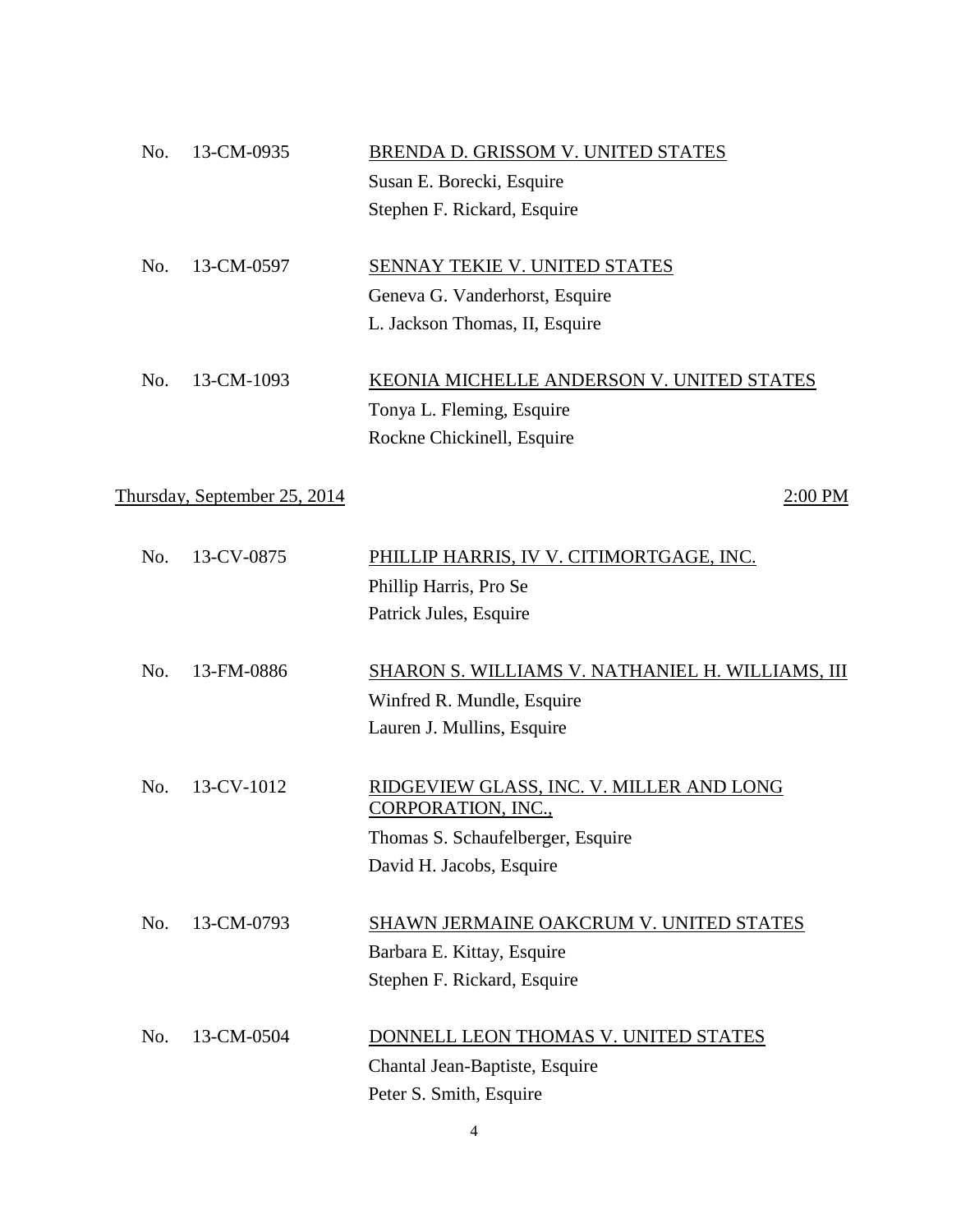| No. 13-CF-0587 | PARIS FORD V. UNITED STATES |
|----------------|-----------------------------|
|                | Montrell L. Scaife, Esquire |
|                | Katherine M. Kelly, Esquire |

Monday, September 29, 2014 2:00 PM

| No. | 13-CM-0651 | RICHARD C. JONES V. UNITED STATES          |
|-----|------------|--------------------------------------------|
|     |            | Nicholas Elton, Esquire                    |
|     |            | Ann K. H. Simon, Esquire                   |
|     |            |                                            |
| No. | 12-AA-0933 | AUDREY COWANS V D.C. RENTAL HOUSING COMM'N |
|     |            | Bernard A. Gray, Sr., Esquire              |
|     |            | Carol S. Blumenthal, Esquire               |
|     |            |                                            |
| No. | 13-CV-1191 | DEREGE DANEALE V. NIGIST ASFAHA            |
|     |            | Kamal Nawash, Esquire                      |
|     |            | Larry N. Burch, Esquire                    |
|     |            |                                            |
| No. | 13-CV-1181 | ANDRENA CROCKETT V. DEUTSCHE BANK NATIONAL |
|     |            | TRUST, ET AL                               |
|     |            | Andrena Crockett, Pro Se                   |
|     |            | Michael Sklaire, Esquire                   |
|     |            |                                            |
| No. | 12-FS-1771 | IN RE: J.W., APPELLANT                     |
|     |            | James E. Drew, Esquire                     |
|     |            | Janice Y. Sheppard, Esquire                |
|     |            |                                            |
| No. | 13-CT-0195 | LANDRY YAKOUA SAHA V. DISTRICT OF COLUMBIA |
|     |            | Grey Gardner, Esquire                      |
|     |            | John J. Woykovsky, Esquire                 |